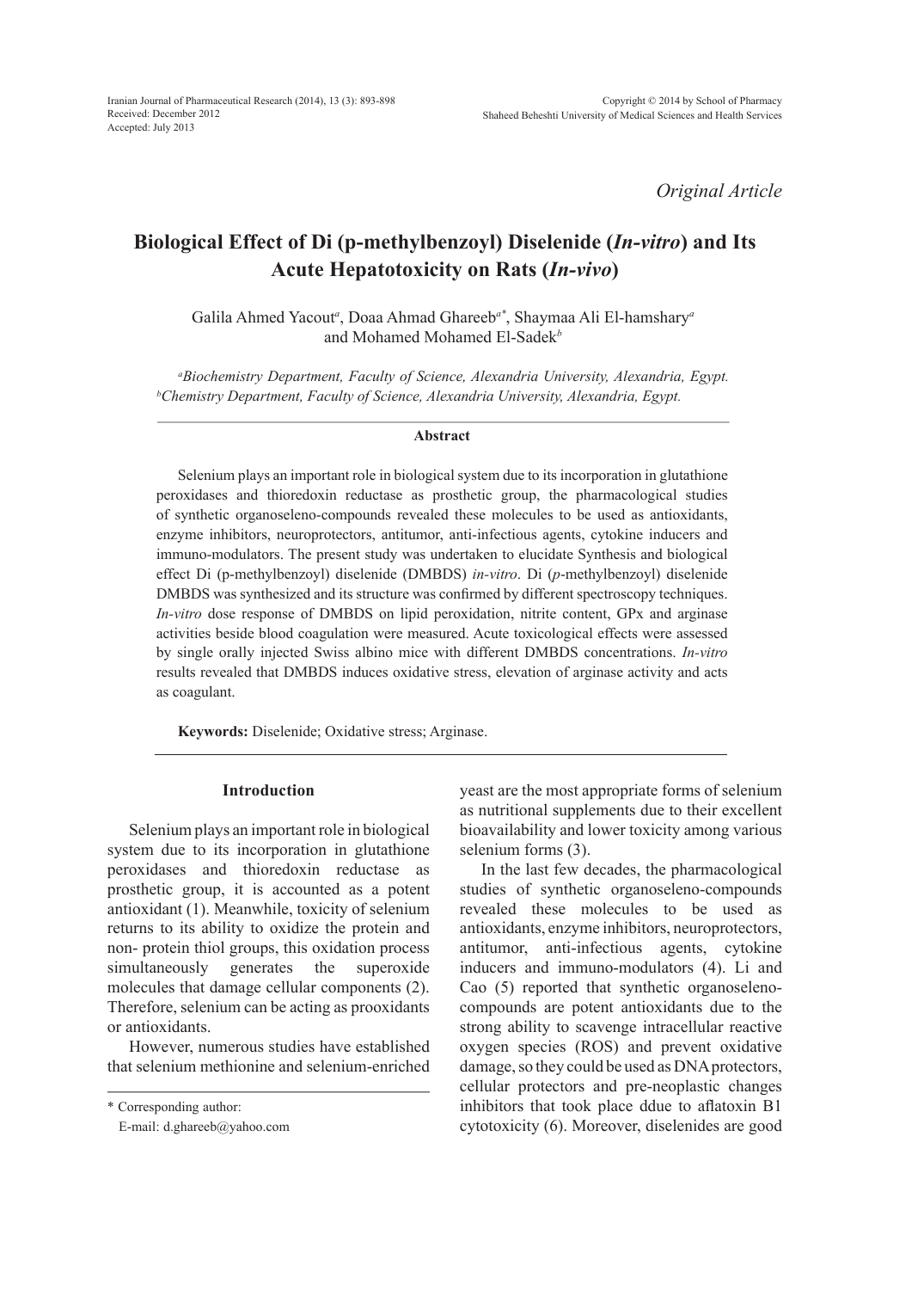candidates to become therapeutic antioxidants because they exert glutathione peroxidaselike activity via reacting with (-SH) groups (7). Diphenyl diselenide is a simple and stable organoseleno-compound, acts as electrophilic reagent used in the synthesis of a variety of pharmacologically active compounds and has antioxidant, hepatoprotective, neuroprotective, anti-inflammatory, and hypolipidemic effect (4- 8). Also diphenyl diselenide is less toxic than other seleno-compounds (9-10).

Chemical toxicity *in-vivo* is ultimately a process that occurs at the cellular level and thus can be studied *in-vitro*. The ability to obtain an approximate prediction of the *in-vivo* toxic dose by means of a simple *in-vitro* test could reduce the suffering caused during *in-vivo* testing by permitting the selection of selenium doses which would be better tolerated by the animals and this might, in turn, also reduce the overall number of animals used.

Pur study aimed to synthesize and investigate the *in-vitro* biological and/or toxicological activity of new organoseleno-compounds di(pmethylbenzoyl) diselenide (DMBDS).

### **Experimental**

### *Chemicals and reagents*

Glutathione, dithiobisnitrobenzoic acid (DTNB), cumene hydroperoxide, absolute ethanol, sodium borohydride (98%), n-hexane and dichloromethane were purchased from Sigma-Aldrich, USA. Molecular sieves type 4A°, potassium bromide, *p*-methylbenzoyl chloride and absolute methanol were purchased from Fluka, USA. Ethylene glycol (99%) and calcium chloride dihydrate were purchased from Aldrich Chemical Company *Ltd*., England. Black selenium powder was purchased from Oxford Laboratory, India. Tris-hydrochloride and trichloroacetic acid were purchased from Loba Chemie Pvt. *Ltd*., India. Diethyl ether was purchased from Nice Chemicals Pvt. *Ltd*., India. Thromboplastin reagent (PT) was purchased from Futura system, Roma, while partial thromboplastin time reagent (APTT) and prothrombin time reagent (PT) was purchased from BioSTC, Roma.

#### *Synthesis of di(p-methylbenzoyl)diselenide (11)*

Black selenium powder (8 g) was suspended in absolute ethanol (100 mL) for 15 min at 0 ºC then sodium borohydride (4.5 g) were added. Through one hour on shaker, *p–*methylbenzoyl chloride (13.2 mL) was slowly added with stirring at  $0^{\circ}$ C then ethanolic mixture of iodine and potassium iodide was added. The obtained mixture was extracted three times with dichloromethane. The collected dichloromethane layer was washed with sodium bicarbonate solution (1 %), followed by distilled water. The organic layer was dried over anhydrous sodium sulphate, filtered and concentrated using rotary evaporator. The obtained diselenide (an orange crystalline solid) was filtered off and dried (17.0 g).

### *Atomic absorption spectra of DMBDS (11)*

DMBDS (0.002-0.003 g) was mixed with concentrated nitric acid (8 mL) and evaporated till dryness. After cooling, the residue was diluted with 50 mL distilled water, and then subjected to atomic absorption spectrophotometer "Perkin-Elmer" 2380, JEOL JNM ECA, 500 MHZ.

## *Infra red spectra of DMBDS (11)*

A disc of DMBDS (1 mg) and potassium bromide (100 mg) was formed and examined by Infra-red system "Perkin-Elmer" Spectrum RX IFT-IR System.

### *NMR spectra of DMBDS (11)*

Sample of DMBDS (20 mg) was dissolved in chloroform (0.7 mL, deuterium) and about 0.38-0.42 mL of DMBDS solution was examined using JEOL JNM ECA, 500 MHZ, NMRspectrophotometer.

# *Biological activity of dmbds Preparation of liver homogenate*

Six albino mice-livers were individually homogenized according to Lin *et al*., (12), with 9 volumes of phosphate buffer (0.1 M, pH 7.4) using Tekmar homogenizer. The obtained solution was centrifuged off at 3000 rpm for 15 minutes at 4 °C and the collected supernatant was stored at  $-20$  °C until used.

*Preparation of stock solution of DMBDS* Stock solution of DMBDS (100 µM) was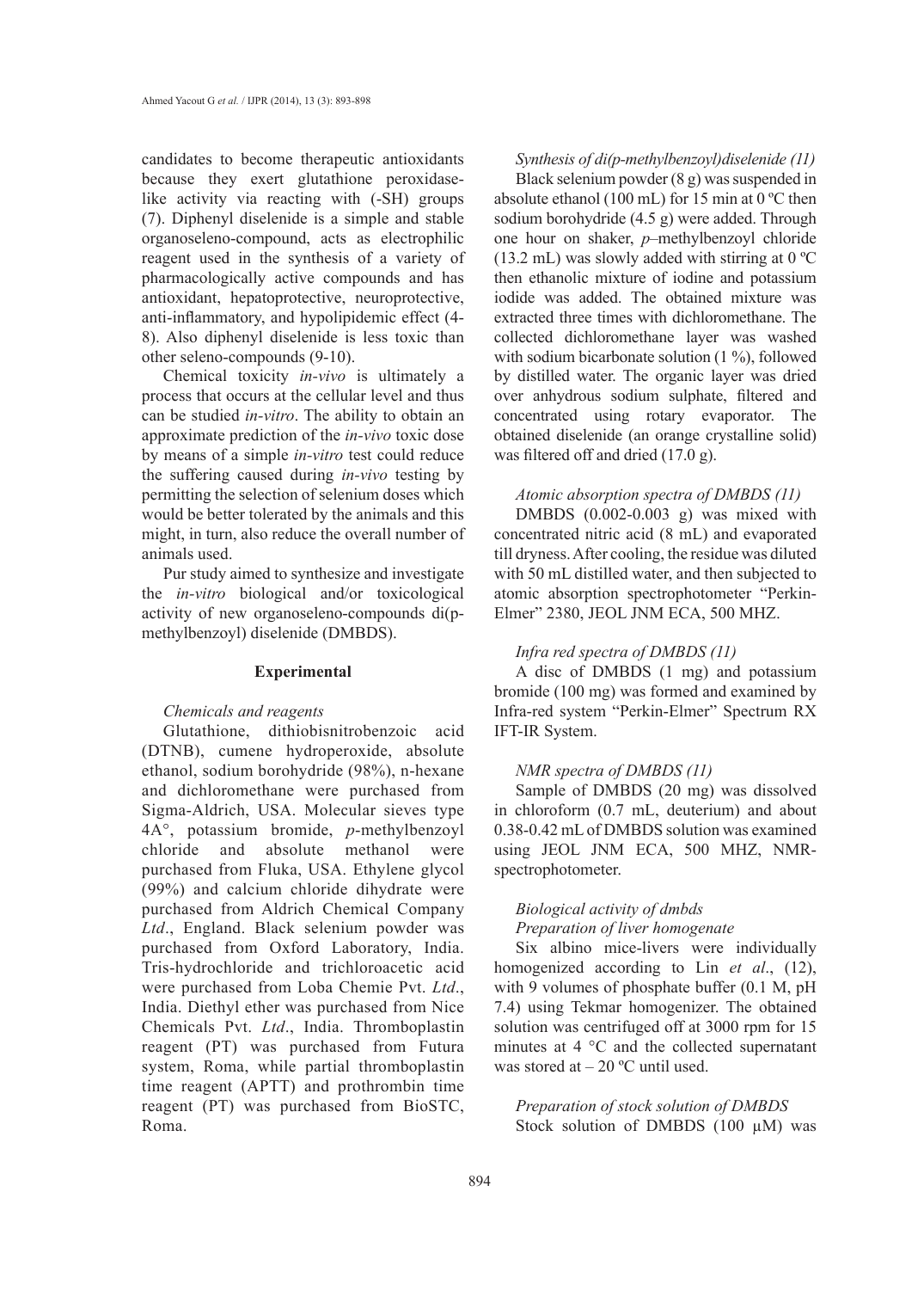| <b>Description</b>              | Orange crystals                                                                                                                                                                                                                                                                                                                             |  |  |
|---------------------------------|---------------------------------------------------------------------------------------------------------------------------------------------------------------------------------------------------------------------------------------------------------------------------------------------------------------------------------------------|--|--|
| Molecular Formula               | $C_{16}H_{14}O_2$ Se <sub>2</sub>                                                                                                                                                                                                                                                                                                           |  |  |
| Molecular weight                | 396.201                                                                                                                                                                                                                                                                                                                                     |  |  |
| Melting point                   | 176 °C which is measured by GALLENKAMP SANYO.                                                                                                                                                                                                                                                                                               |  |  |
| Solubility                      | Insoluble in water, alcohol, dimethyl sulfoxide (DMSO), sodium carboxy methylcellulose (NaCMC),<br>saline and ethylene glycol but soluble in Chloroform.                                                                                                                                                                                    |  |  |
|                                 | Molecular absorption of selenium Showed the presence and the expected value of Se metal.                                                                                                                                                                                                                                                    |  |  |
| IR, $v$<br>(cm $^{-1}$ )<br>max | $v$ <sub>KBr</sub><br>1698.3 cm <sup>-1</sup> for the two carbonyl groups(C=O), 1600.1 cm <sup>-1</sup> for (C=C) of the aromatic ring.<br>max                                                                                                                                                                                              |  |  |
| <b>NMR</b>                      | <sup>1</sup> HNMR of the diselenide showed a singlet at $\delta$ 2.4 for the two methyl groups; the two protons (b) of<br>the aromatic rings appeared at $\delta$ 7.2575 - 7.2973 and the two doublets of the two protons (a) of the<br>aromatic rings appeared at $\delta$ 7.8979 - 7.9423 and $\delta$ 7.9942 - 8.0110 ppm, respectively. |  |  |

**Table 1.** Properties of DMBDS.

prepared in chloroform, then kept in a dark bottle and stored at +8 ºC until used.

# *Effect of DMBDS on GPx, arginase, activities and nitrite content*

In separate test tubes, 1 mL of liver homogenate was mixed with 1 mL of DMBDS with different concentrations (0, 1, 5, 10, 50 and 100 µM) then incubated at 37 ºC for 45 min, and then nitrite content  $(13)$ , GPx  $(14)$  and arginase (15) activities were measured, respectively.

## *Effect of DMBDS on lipid peroxidation*

Different concentrations of DMBDS (2 mL each), were incubated with equal volume of liver homogenate at 37 ºC for about 45 min. Blank experiment was carried out as above mentioned using chloroform instead of DMBDS. *In-vitro* tissue lipid peroxidation was induced by adding  $H_2O_2$  and ferrous sulphate to final concentrations of 1 mM and 0.5 mM, respectively, for both test and control reaction mixtures (Ref.). After an incubation period of about 180 min at 37 ºC, butylated hydroxyl toluene at (final concentration 0.02%) was added to stop the peroxidation. The obtained mixture was centrifuged at 3000 rpm for 15 min, then 1 mL of the resultant supernatant was mixed with 1 mL of TCA (15%) followed by centrifugation at 3000 rpm for 10 min. The resultant TBARS was assayed according to Wills (16).

*Effect of DMBDS on human plasma activated partial thromboplastin time (APTT) and prothrombin time (PT)* 

Normal human blood sample (9 mL) was collected by venipuncture and drawn into 1 mL of 3.8% sodium citrate. Blood was centrifuged at 3000 rpm for 15 min and the plasma was collected. Citrated normal human plasma (100 µL) was mixed with 100 µL of different DMBDS concentrations (0, 0.5 and 1.1 mg/mL) and incubated for 5 min at 37 ºC (17).

For PT measurement, 100 µL PT reagent was added and clotting time was recorded, meanwhile for APTT measure, 100 µL APTT reagent was added then incubated for further 5 min at 37  $^{\circ}$ C followed by adding 100 µL CaCl<sub>2</sub> and clotting time was recorded (17).

# *Animals*

Swiss albino mice aged two months were obtained from the animal house of Faculty of Medicine, Alexandria University, Alexandria, Egypt, housed in standard cages where food and water were provided *ad- libitum.*

# *LD 50 measurement*

Different doses of DMBDS were prepared started from 1 µg till 10 g/Kg/mL corn oil. Each dose was orally administrated to a group of Swiss albino mice (6 mice/ group) for 14 days. All treated animals were still alive along the experimental period.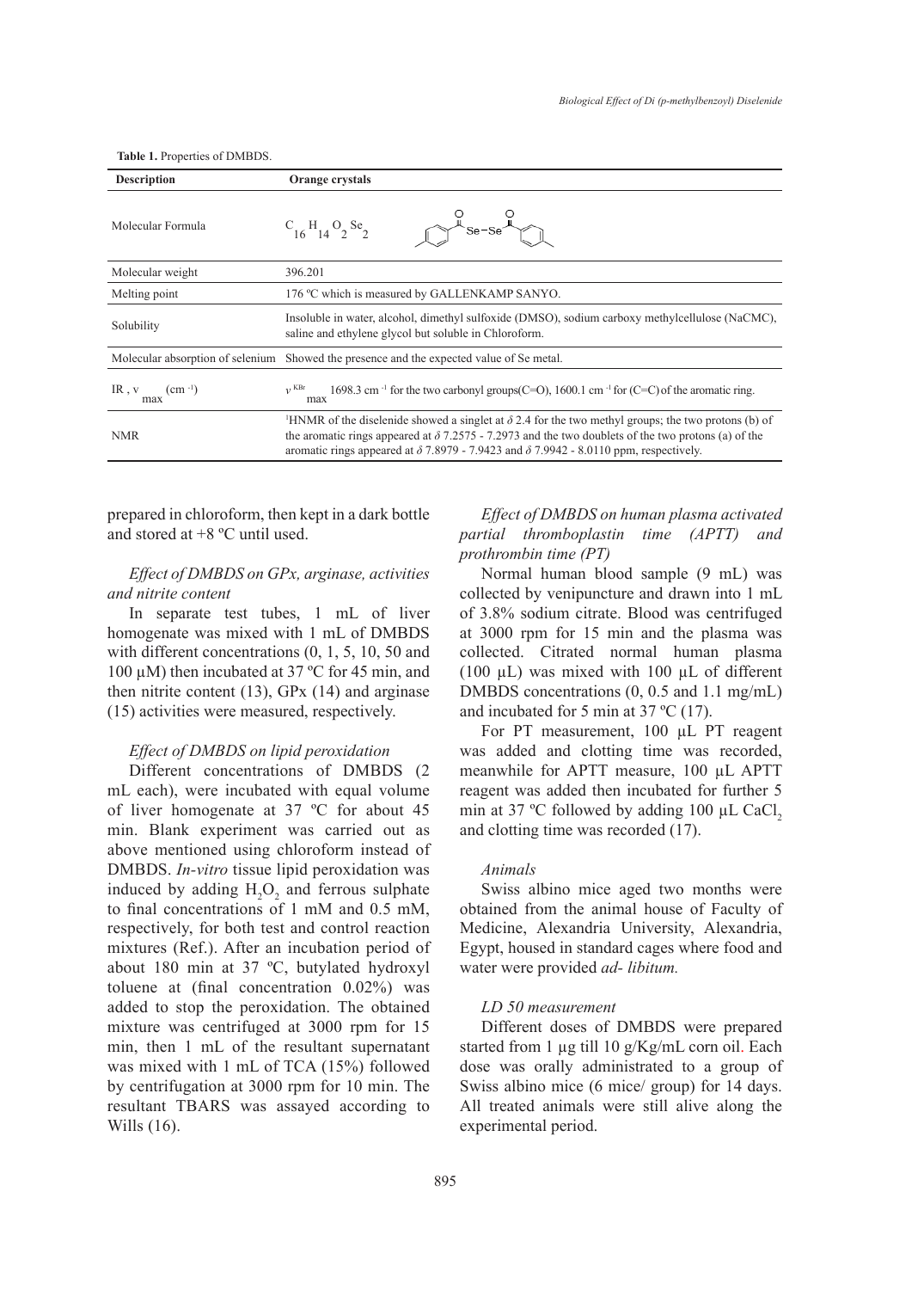

**Figure 1.** *In-vitro* effect of DMBDS different concentrations on GPx and arginase activities and levels of TBARS and nitrite.

#### *Statistical analyses*

The obtained data expressed as mean  $\pm$ S.D. One-way analysis of variance (ANOVA) followed by Student Newman-Keuls test, which was provided by Primer Biostatistics program (Version 5).

#### **Results**

Properties of DMBDS in Table 1 showed the chemical structure as  $C_{16}$  H<sub>14</sub> O<sub>2</sub> Se<sub>2</sub>, molecular weight of 396.201 g/mol and melting point of 176 ºC.

Figure 1 showed that GPx and arginase activities as well as TBARS and nitrite levels were linearly increased as DMBDS concentration increased up to 10 µM, while as DMBDS concentration increased from 10 to 100 µM, the activities and levels showed slightly positive increment or zero order curve, at  $p < 0.05$ .

Table 2 revealed a marked significant

reduction by 0.63 fold in APTT for both tested concentrations compared to control at  $p < 0.05$ . Furthermore, the same trend was observed in PT where both concentrations were significantly decreased the PT level compared to control (p < 0.05).

#### **Discussion**

Several studies showed that organoselenocompounds could be used as antioxidants, enzyme inhibitors, neuroprotectors, antitumor, anti-infectious agents, cytokine inducers and immunomodulators (4, 11, 24).

The present study was undertaken to evaluate the biological effect of synthesized DMBDS and to estimate its LD50. The obtained results in table (I) supported the structures and the purity of DMBDS through IR, selenium atomic absorption spectra and NMR studies, as confirmed by the reported data carried out by Cho *et al*. (11).

**Table 2.** *In-vitro* effect of DMBDS on human APTT and PT.

| Compound I concentration (mg) | <b>APTT</b> (sec.) | $PT$ (sec.)    |
|-------------------------------|--------------------|----------------|
|                               | $68.50 \pm 3.08$   | $35 \pm 0.63$  |
| 0.5                           | $42.83 \pm 2.48^*$ | $28 \pm 1.26*$ |
| 1.1                           | $42.83 \pm 2.64*$  | $28 \pm 1.55*$ |

APTT: activated partial thrombin time.

PT: Prothrombin time.

**\*** Significantly different with control-value at *p*< 0.05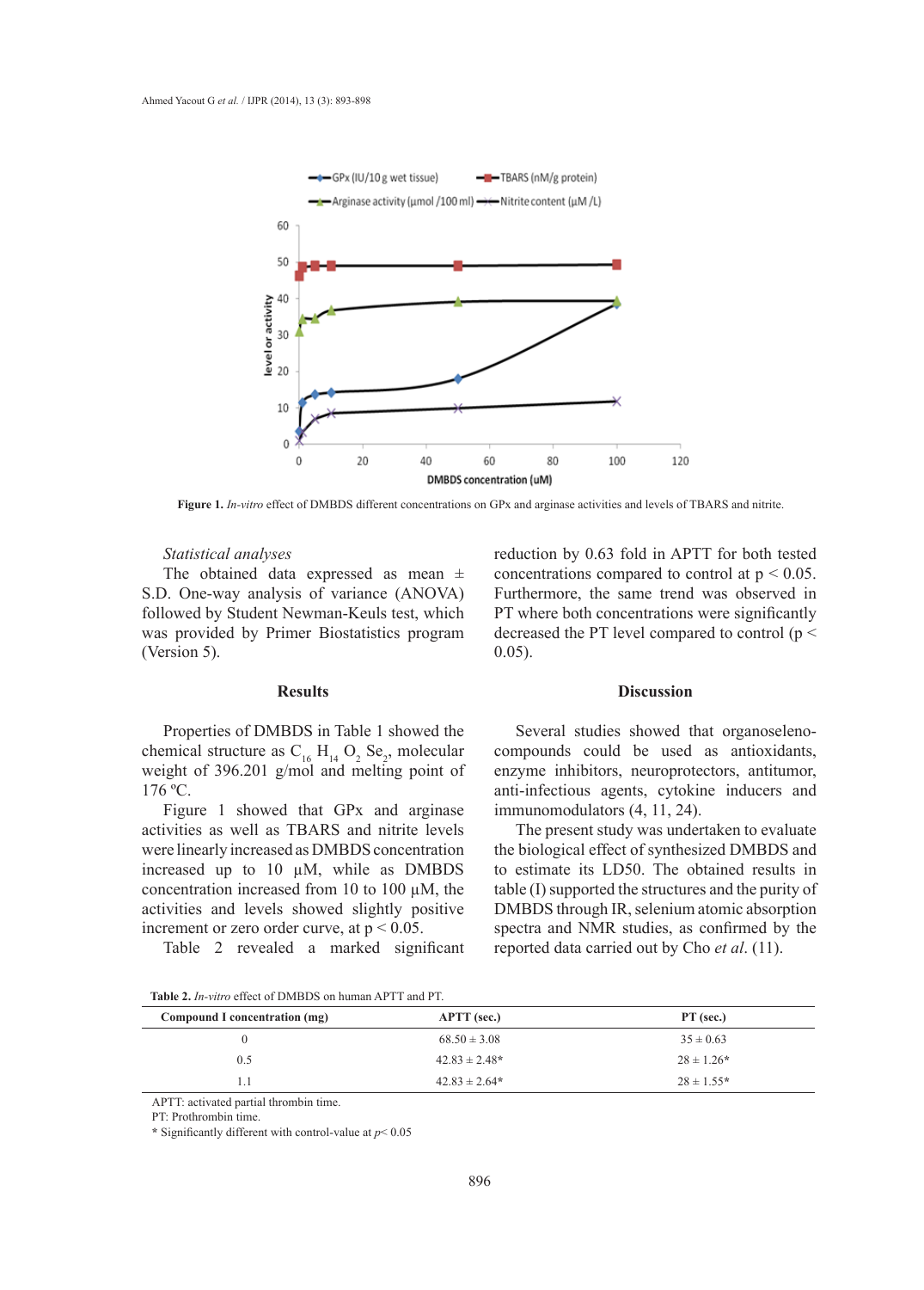Administration of DMBDS increased GPx activity in direct proportional manner *in-vitro*. That may be attributed to the antioxidant property of selenium incorporated in GPx structure, that result was confirmed by El-Sayed, *et al.*, (25) who stated that selenium containing compounds increased the enzymatic activity through genetic up-regulation. The antioxidant properties of organoselenium compounds have been linked mainly to glutathione peroxidase- or thiolperoxidase-like activities (i.e., these compounds can decompose peroxides using either reduced glutathione or other thiols). Furthermore, some organoselenium compounds are a substrate for mammalian Trx reductase (TrxR) and can be reduced by electrons derived from NADPH, forming their selenol/selenolate intermediates. These selenol/selenolate intermediates can efficiently decompose hydrogen peroxide (26). Moreover, since 1989 Chada *et al.*, (27) reported that selenium controls human GPx activity and that regulation is exerted at a post-transcriptional level.

Surprisingly, slight increase in TBARS level concomitant with the elevation of DMBDS that could be attributed to small-inducing effect of examined compound on hepatocytes lipid peroxidation, producing free radicals. This could be returned to the stimulation of detoxification phase II in which, free radicalsglutathione conjugation take place to prevent cellular damage. Furthermore, it was known that nucleophiles antioxidant (such as organoselenocompound like DMBDS) was better than the classical antioxidants. This concept was encouraged the scientists to design a simple synthetic organoselenium compounds as reported by Meotti *et al.,* (10) who found that the alkyl- and aryl-diselenides are antioxidants and the substitution on the aromatic moiety of diphenyldiselenide change the antioxidant property.

Moreover, DMBDS increased NO level which estimated as nitrite content as represented in Figure 1, indicating that DMBDS works also as prooxidant, inducing nitric oxide synthase which oxidizes the guanidine group of L-arginine in a process that consumes five electrons and results in the formation of NO (28). On the other hand, L-arginine is metabolized by several pathways including intracellular arginase, the final enzyme in urea cycle (29). By competing for a common substrate, arginase may affect NO production. Our results showed that DMBDS activated arginase *in-vitro*, which could be attributed to the moderate effect of the examined compound on hepatocytes in order to control the production of NO to prevent the inflammation that could take place in the presence of high level of NO. Also, DMBDS could activate urea cycle which in turn enhances the arginase activity. That result was coincide with Prins, *et al.* (30), who emphasized that arginase activity increased in several cases such as liver cell damage associated with kupffer cells or urea cycle activation.

Finally, our *in-vitro* data indicated that DMBDS was coagulant compound as it decreased APTT and PT as shown in Table 2 that give indication about the adverse effect of DMBDS on heart tissue and vascular system as it increased the incidence of blood clotting. Finally, this compound is safe because the LD50 in g/Kg body weight.

### **Conclusion**

DMBDS is safe compounds with antioxidants, anti- haemolytic and anti-inflammatory properties but it could be have hepatotoxicity character. On the other hand, this compound is safe as the LD50 in g/Kg but the side effects and toxicity must be done to find the lowest concentration that will produce the hepatotoxicity.

### *Conflict of interest statement*

We declare that there is no disclose any financial and personal relationships with other people or organizations that could inappropriately influence (bias) our work.

### **References**

- $(1)$  Rayman M. The importance of selenium to human health. *Lancet*. (2000) 356: 233-240.
- (2) Spallholz J. On the nature of selenium toxicity and carcinostatic activity. *Free Radic. Biol. Med.* (1994)17: 45-64.
- Wang H, Zhang J and Yu H. Elemental selenium at nano (3) size possesses lower toxicity without compromising the fundamental effect on selenoenzymes: Comparison with selenomethionine in mice. *Free Radic. Biol. Med*. (2007) 42: 1524-1533.